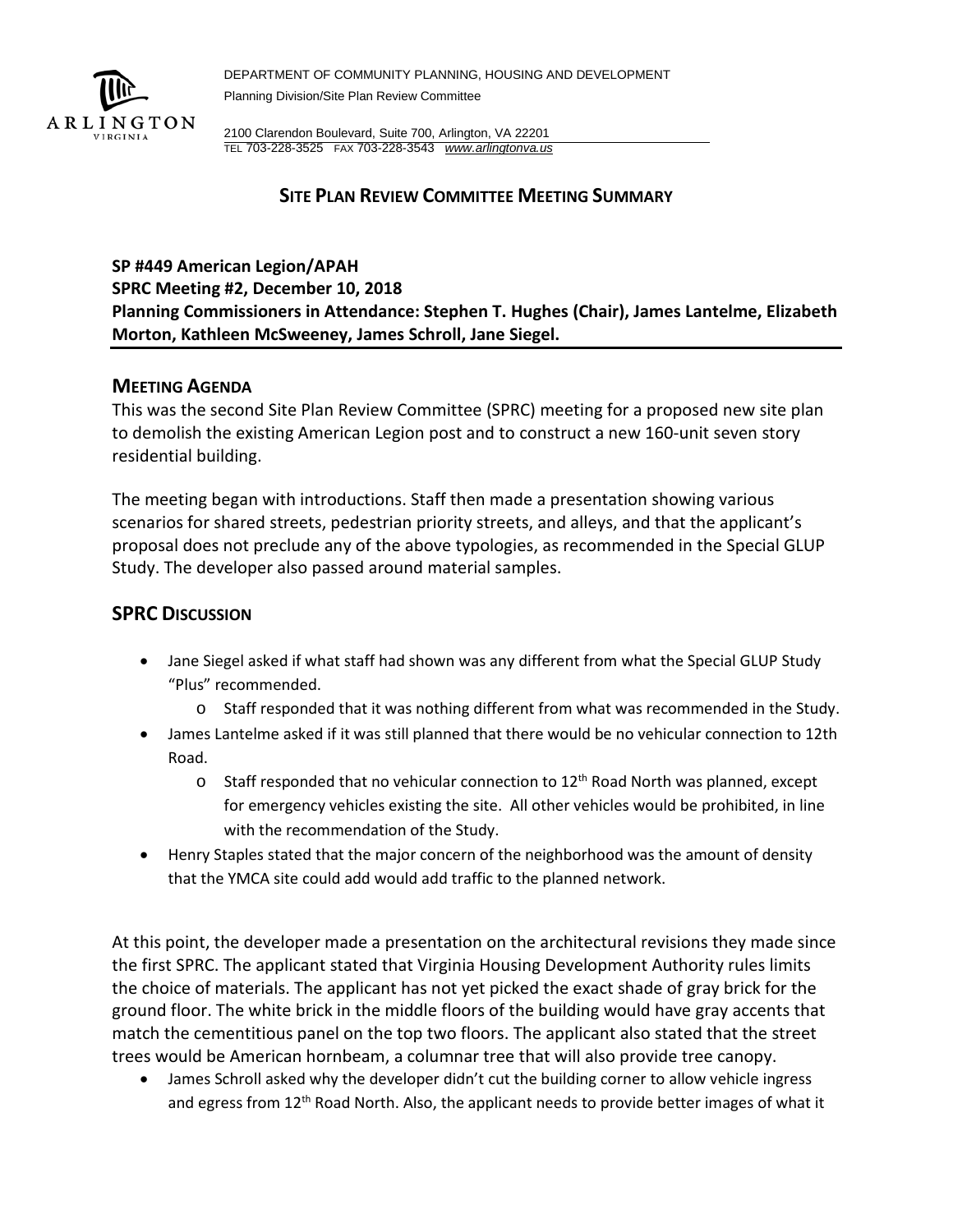- $\circ$  The applicant replied that vehicular access to 12<sup>th</sup> Road North was prohibited by the Special GLUP Study "Plus".
- o Rob Gibson clarified that the applicant's proposed sidewalk and planting strips in the east-west connection would remain when the Y develops.
- Elizabeth Morton asked the applicant to clarify reference to a gate on the property.
	- $\circ$  The applicant said that the amenity area on the east side of the building would be gated and fenced.
- Henry Staples stated that a visual from the GLUP study showed 66 feet of separation between the building and the nearest residential dwelling, here it is about 55 feet.
- James Schroll stated that he felt the transformer enclosure looked good.
- Bill Braswell asked of the building was going to be stick built or concrete.
	- o The architect replied that the building would be stick over a concrete base.

The applicant at this point made a presentation on historic preservation on the site and a presentation on the Transportation aspects of the project, including transit access and parking.

- $\bullet$  Henry Staples asked if the sanitary overflow was still planned on 12<sup>th</sup> Road.
	- $\circ$  The engineer stated that it had been removed from 12<sup>th</sup> Road in the latest plans.
- Bill Braswell asked about the plan's accommodations for disabilities?
	- o The site will be ADA compliant, in addition, the existing crosswalk will be relocated.
- Henry Staples commented on the applicant; proposed parking ratio, and asked the applicant to include other properties in their portfolio or explain why they weren't in the property samples. It seems there is currently a .46 utilization rate over the whole portfolio. Wanted to make sure that the comparisons were apples-to-apples. If there is a parking overflow, how will it be handled?
	- o APAH replied that they do a tenant screening process, finding out if an applicant needs parking, and matching them with a site that has parking available. Arna Valley, for example, has a lot of parking available. They do enforce parking rules if there is abuse the parking situation. The American Legion uses overflow parking for events at George Mason University. APAH has \$5/year bikeshare membership available for their tenants. Generally, APAH allows only one car per household, if they need more than one parking space they are directed to other properties.
- Derek Huetnick stated that while there is zoned parking in the neighborhood, it is daytime only. The community is aware of the ongoing permit paring study and moratorium. General feeling community would like to extend the hours of permit parking in this area.
- Guus Bosman seconded the request for longer permit parking hours.
- Katherine McSweeney asked if the other possible projects in the area were included in the Transportation Impact Analysis.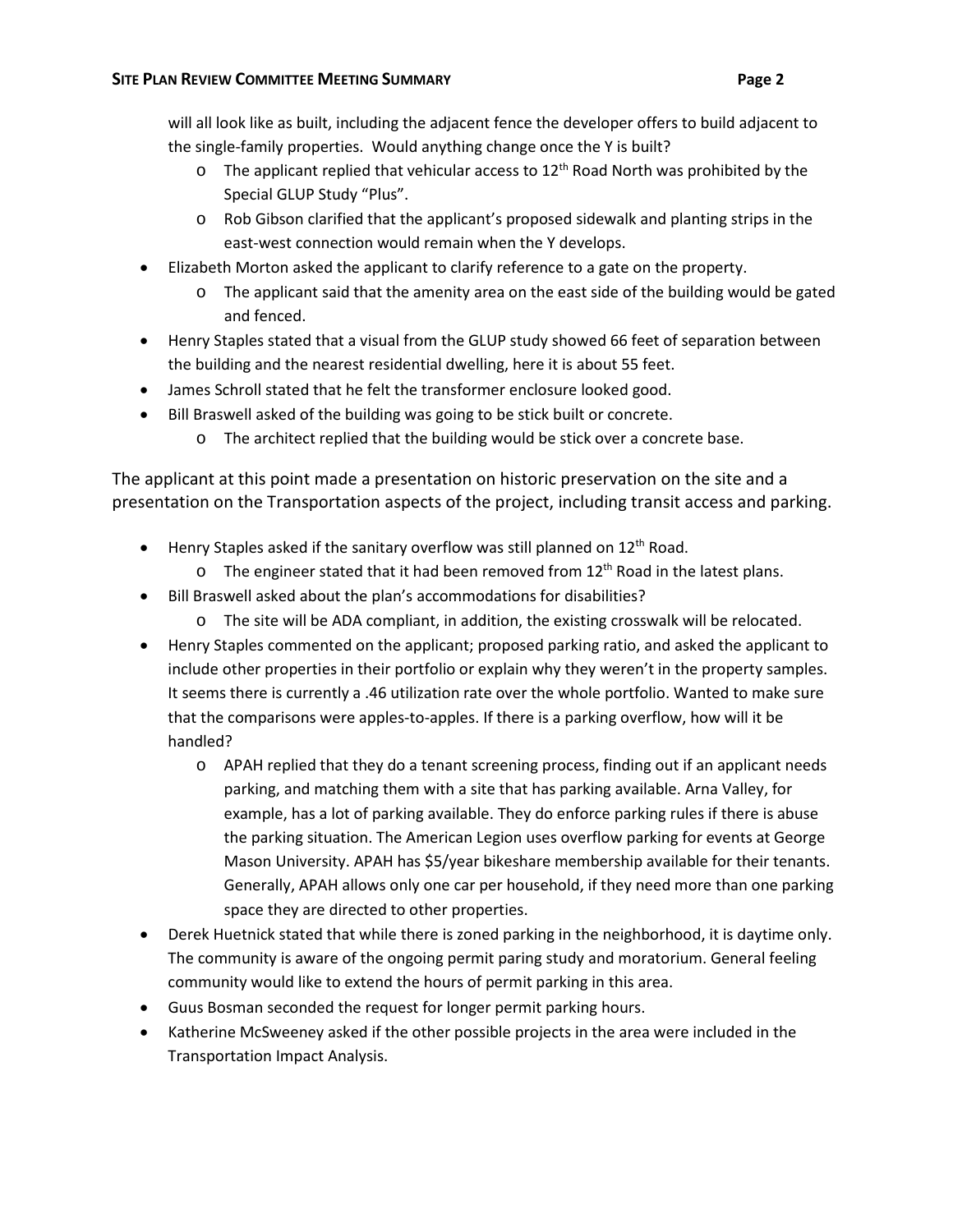- o The applicant stated that known and future approved projects were included, and the traffic projections also were rated conservatively to allow for additional growth unanticipated at this time.
- Elizabeth Morton asked what the other projects were.
	- $\circ$  The 11<sup>th</sup> Street development, Red Top in Clarendon, Ballston Methodist, and Carpool.
- Bill Braswell asked if the Parking Permit program was still taking applications during the moratorium, or if there was a possibility of a separate process?
	- $\circ$  Staff responded that they will ask about the timeline for the permit parking study.
- James Schroll asked where staff lands on the parking.
	- o Staff stated that they are still considering it, but there are justifications in the Comprehensive Plan for lower parking amounts for affordable housing and TDM measures that can be taken to offset the request.
- Henry Staples asked the traffic consultant if there was a threshold beyond which there were complaints? Is there a guideline for which for local streets traffic "seems bad"?
	- $\circ$  The applicant stated that traffic generation would not be evenly spaced through the day, in a residential building would be concentrated in AM/PM. In theory, the maximum capacity for one lane of traffic is 1,700 cars per day. Residential streets are between 1,000-1,500 cars per day.
- Bill Braswell asked if building residents would qualify for RPP permits.
	- o Staff stated that residents of site plan buildings are ineligible for RPP permits.
- Henry Staples asked if there could be emergency access through the Y property instead of  $12^{th}$ Road.
	- o Staff responded it could only happen if the Y is receptive to it, staff cannot require it as the Y is not a party to this application.
- Guus Bosman stated he was glad the east-west connector will be easier to connect.

The applicant made a presentation on construction and staging of the proposed building.

- James Lantelme asked if there would be piledriving?
	- o The applicant stated that it would be necessary for a depth of greater than 10-15 feet.
- James Schroll asked what sidewalks would have to be shut down during construction?
	- o The only public sidewalk affected would be Washington Boulevard, staff wants to assure continuous pedestrian access along Washington Boulevard.
- A question was asked about a Crane Swing Easement
	- o The applicant's counsel responded that they are not legally required in Virginia if no load is carried over a property, but will try to obtain agreements with all surrounding property owners.
- Bill Braswell asked about the community liaison
	- o The applicant stated they will comply with the standard condition for a community liaison and a community meeting before construction.
- Henry Staples asked if the fence on the west side could provide nopise abatement? And more information on how overflowe parking would be halndled.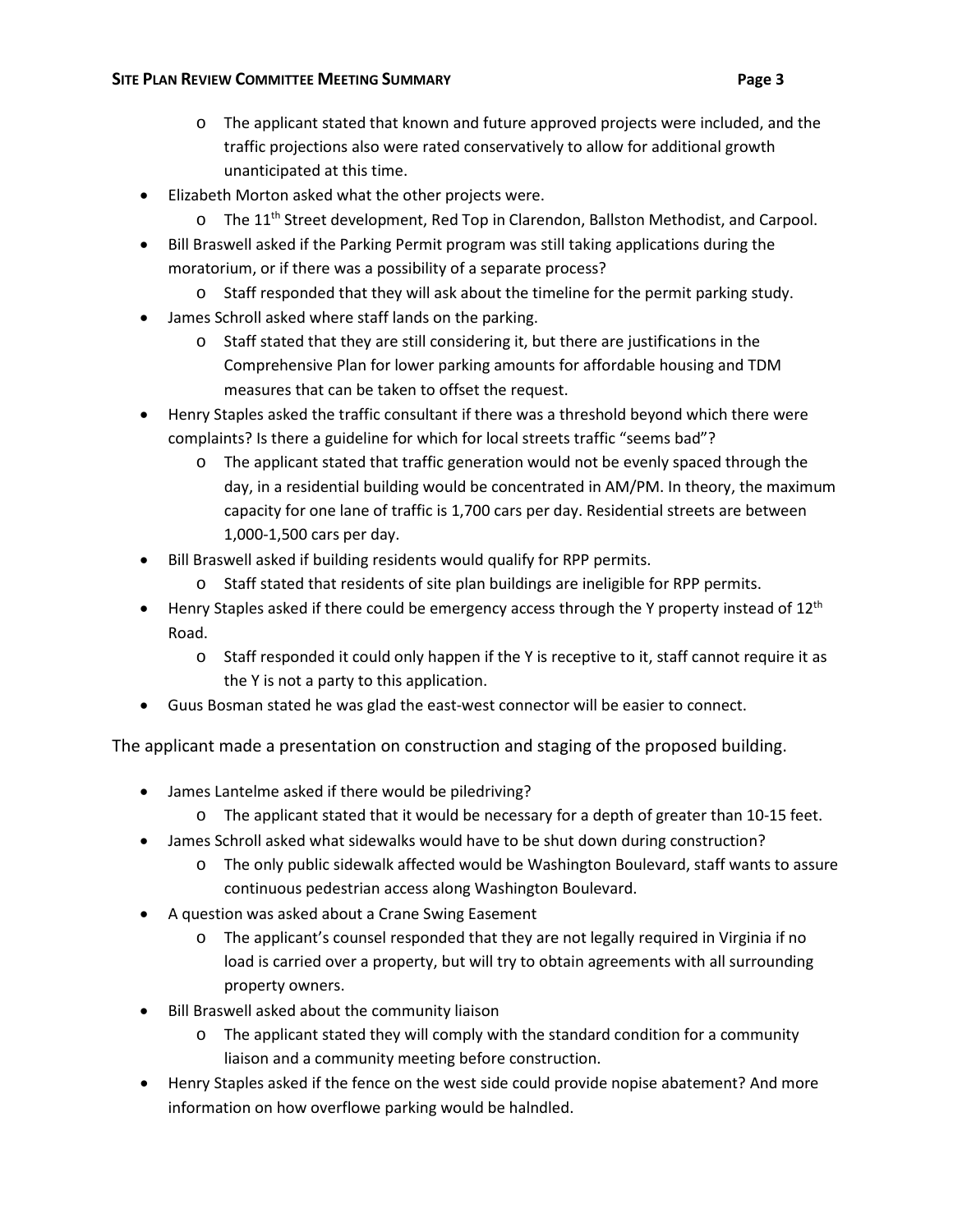There followed a presentation on the affordable housing program and other benefits from the project. The American Legion will occupy the ground floor space, deemphasizing the bar and providing more services such as counseling, health services, sports team sponsorship, and special events for members and veterans only and not outside parties renting the hall.

At this time the Chair called for wrap-up comments. Staff thoughts on the proposed parking ratio was requested, and wanted more visuals on how the garage and loading would interact with the residential lobby entrance.

- Jane Siegel asked what would be discussed at the SPRC in January? Wanted to know where else we had shared streets, would also like a read out of what staff is thinking on some undecided issues.
	- o The Chair replied that the January 7 SPRC would be for wrap-up information.
- Guus Bosman asked for a visual of the ultimate east-west build out.
- Jane Siegel requested more detail about the proposed site landscaping.
- Bill Braswell wanted to know if the applicant was actively reaching out the veteran community.

The Chair the opened the floor for public comment.

- Eric Bartunek, the neighbor immediately adjacent to the property was concerned that the graphics looked like the garage now had just moved directly opposite his house. Also, did not want piledriving.
- Cara Troup Wanted to know if since the preference was for veteran placement if that would affect the existing APAH waitlist and would that affect the parking provided. Wanted the applicant to demonstrate how they feel the project meets the guiding principles.
- Sharon Valencia, a neighbor on 12th Road, was concerned by the use of  $12<sup>th</sup>$  Road for emergency vehicle access and general pedestrian and bicycle access because of the narrowness of the street, no sidewalk, and lack of street lighting. 12<sup>th</sup> Road should be upgraded with sidewalk at the least. Garbage trucks have a hard time navigating the street—how would emergency vehicles access without restricting parking? The connection to 12<sup>th</sup> Road is no benefit to the existing residents of 12<sup>th</sup> Road.
- Michelle Winters of Alliance for Housing Solutions stated her support of the project.
- Nikki Tores of 12<sup>th</sup> Road asked how general vehicles would be barred from 122th Road, and was also concerned about overflow parking from the development.
- Aleksandr Belinskiy was concerned that the parking may not be appropriate because the weighted averages of the existing APAH parking were higher that the proposed figure. Stated the applicant's data was accurate but not representative. Also called for parking information across all APAH properties.
- Nia Bagley of Ballston-Virginia Square Civic Association stated that visitors may be tempted to park in the community. Could there be follow up studies after construction to see if there is a problem?